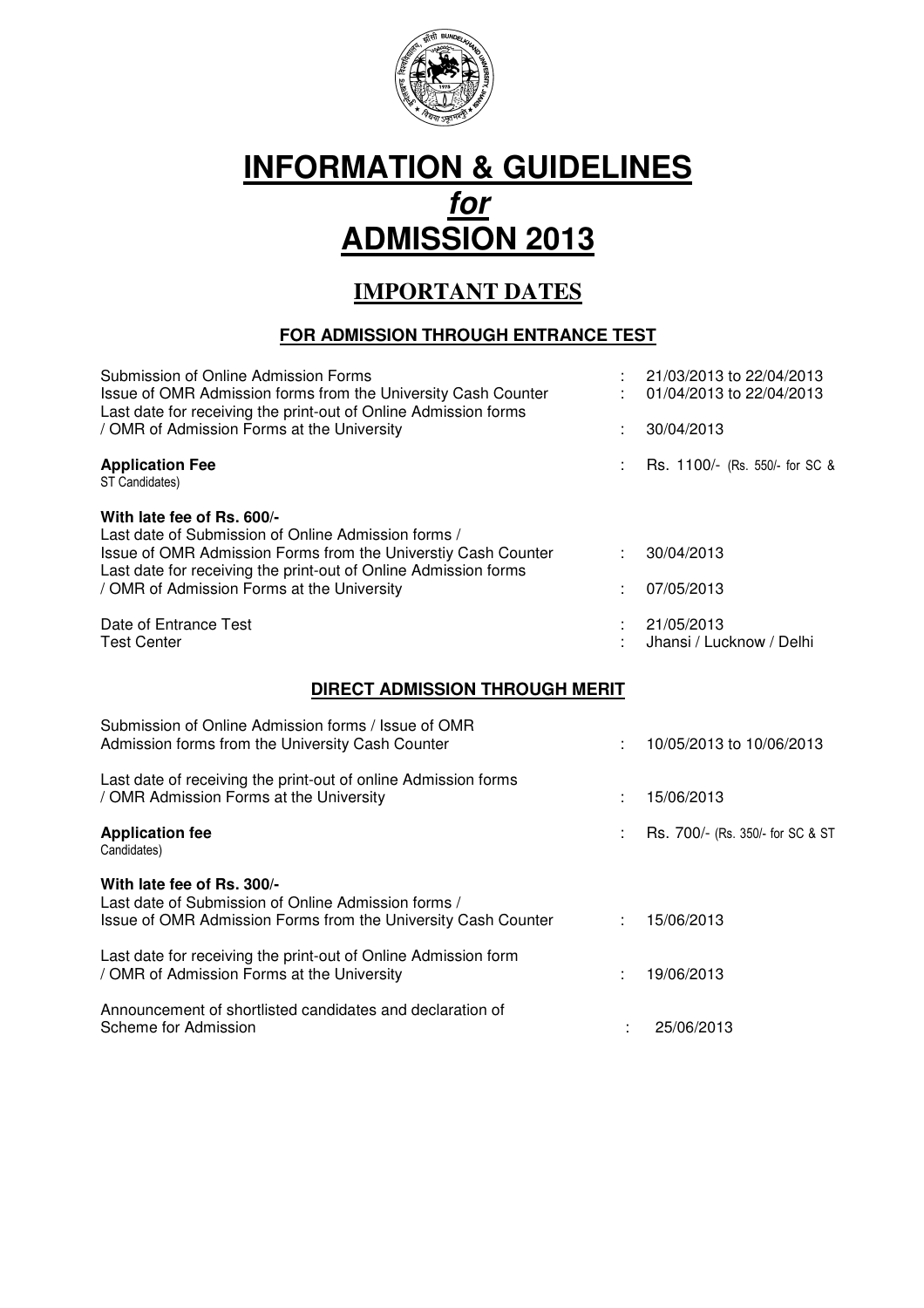## **GUIDELINES FOR FILLING THE OMR APPLICATION FORM**

#### **Please check the following before dispatching your complete Application form**

- 1. Fill in the form neatly in **CAPITAL LETTERS** only and darken the corresponding circles carefully by black Ball point Pen only.
- 2. **Centre Code & Course Code :** While filling up the OMR ensure that the appropriate circles are darken to indicate Course Code, Centre Code etc.
- 3. **Personal details :** Do not miss out entering personal details e.g. Name, Father's Name, Mother's name, Mailing address, Date of Birth, Category, Sub-category, etc.
- 4. **Date of Birth :** As mentioned in High School/equivalent Certificate.
- 5. **Photographs :** Paste one photograph at the place indicated in the form. Enclose one additional passport size photograph so that the same could be used in issuing duplicate admit card in case of non receipt of the Admit card by the candidate. Please use all similar photographs. Do not staple the photograph and avoid side angles of photograph, use front pose only.
- 6. **Signature :** The application form is to be **duly signed by the candidate.**
- 7. **Roll Nos.** will be given by the University.
- 8. **Requisite Documents :** Attach attested true copies of marksheets and certificates as a proof of eligibility and qualification.
- 9. **Envelope :** Ensure to write the Course Code, Test Centre and Centre Code on cover of the envelope used to send the duly filled application form. Envelope for sending the complete OMR Application is enclosed with the Information & Guidelines. *(Test Centre and Centre Code not required for Direct Admissions)*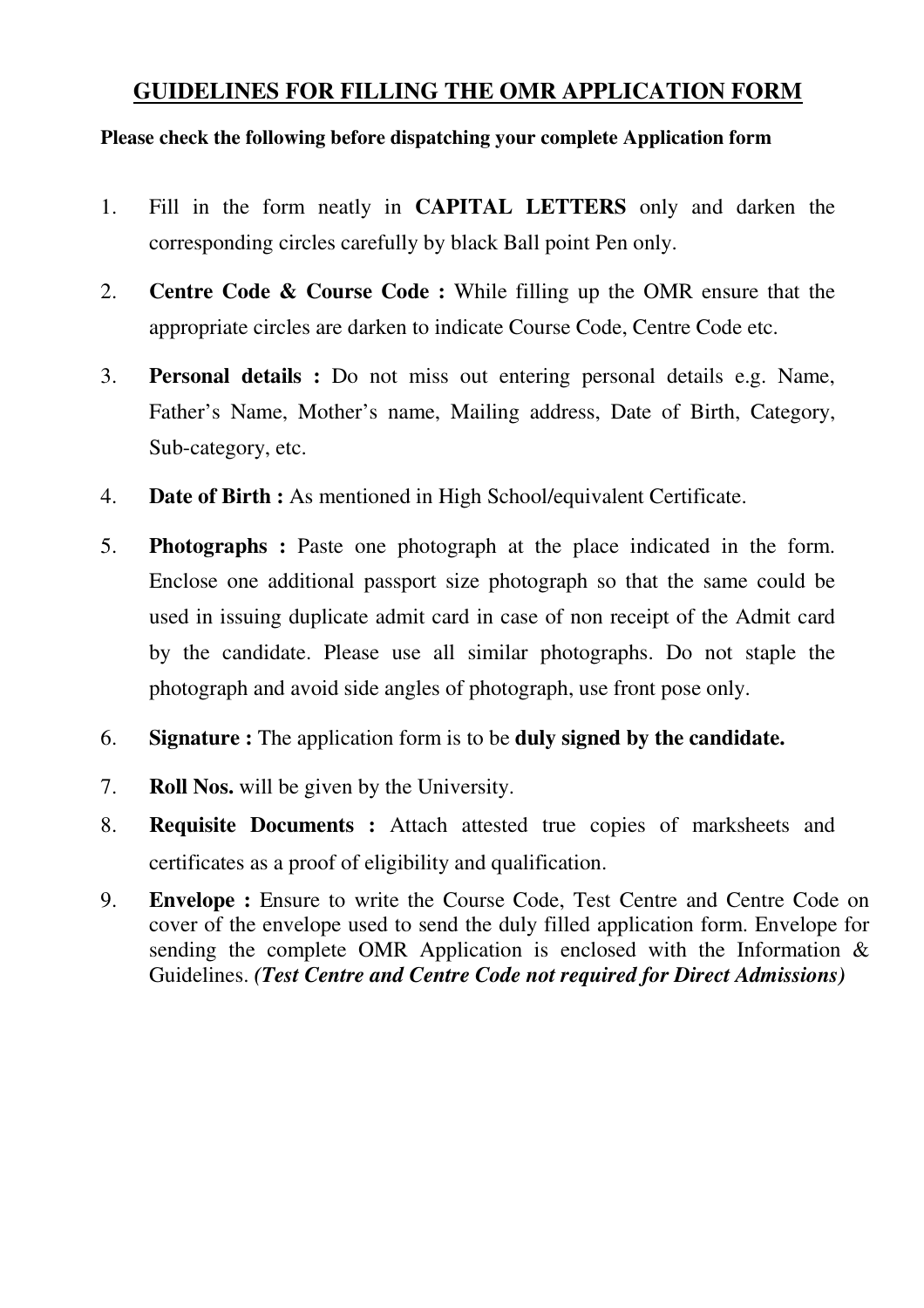## **GUIDELINES FOR FILLING THE ONLINE APPLICATION FORM**

#### **Please check the following, before dispatching your completed Application form**

- **1. Centre Code & Course Code :** While filling up the online form select and click on the appropriate options to indicate Course Code, Centre Code etc.
- **2. Personal details :** Do not miss out entering personal details e.g. Name, Father's Name, Mother's Name, Mailing address, Date of Birth, Category, Sub-category, etc.
- **3. Date of Birth :** As mentioned in High School/equivalent Certificate.
- **4.** Photographs : Scan your photograph at the space indicated in the online form carefully. Enclose one additional passport size photograph with the Print out so that same could be used in issuing duplicate admit card in case of non receipt of the Admit card by the candidate. Please use all similar photographs. Do not staple the photograph, avoid side angles of photograph, use front pose only.
- **5.** Signature : Scan your signature at the space indicated in the online form.
- **6. Roll Nos.** will be given by the University.
- **7. Requisite Documents :** Attach attested true copies of marksheets and certificates as a proof of eligibility and qualifications.
- **8. Envelopes :** Ensure to write the Course Code, Test Centre and Centre Code on the cover of the envelope used to send the printout of duly filled application form. *(Test Centre and Centre Code not required for Direct Admissions)*
- **9.** The Academic Bulletin shall be dispatched after the receipt of the print out of the online application form along with the fee receipt.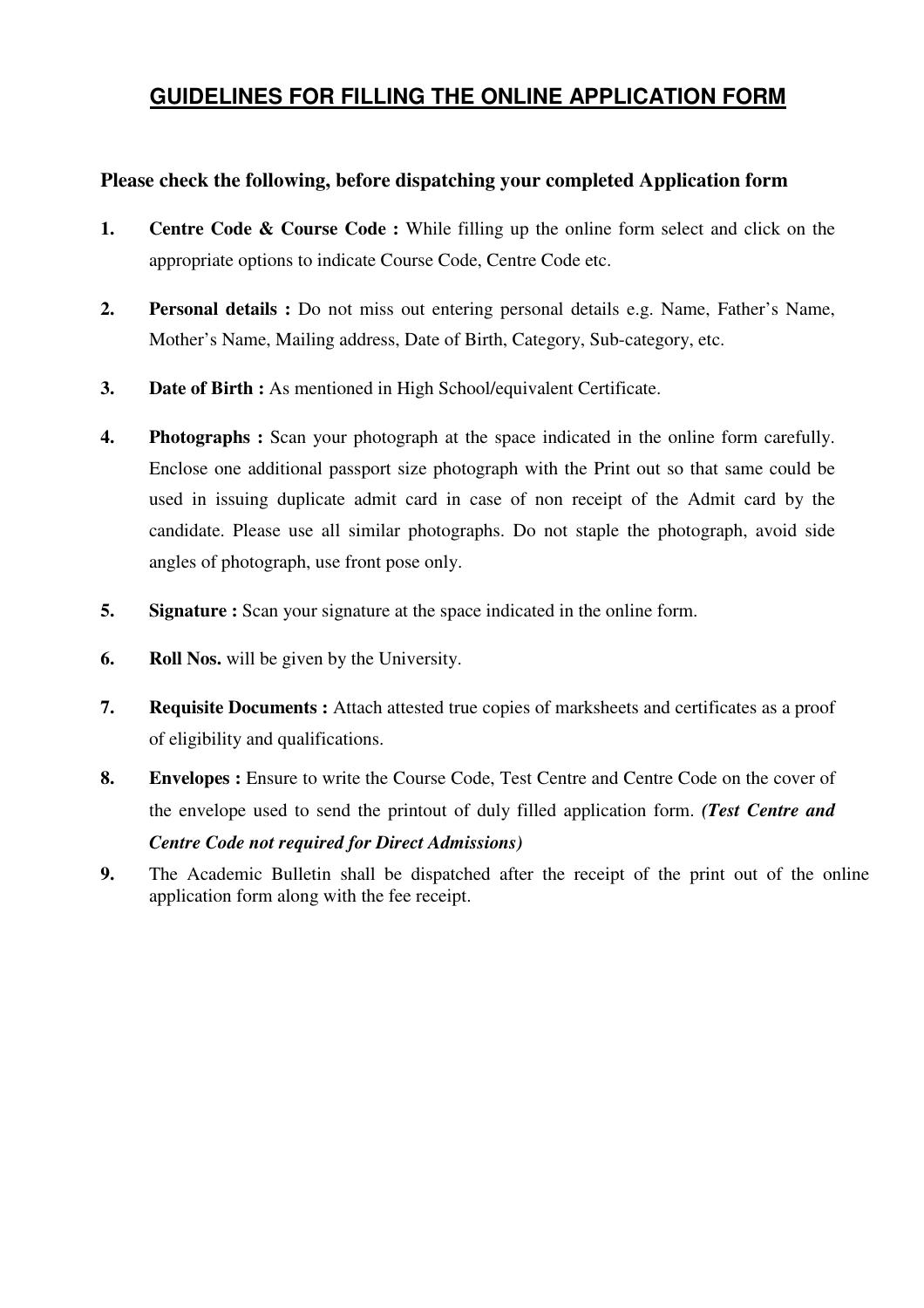### *NOTE*

- 1. **Detailed information** on courses being taught and eligibility for admission is available on the University website https://www.bujhansi.org as well as in the Academic Bulletin 2013- 14.
- 2. **Application Form** can be filled online or it can be obtained from the University Cash Counter. To submit application form online, the applicant should visit the University website https://www.bujhansi.org and fill the form carefully.
- 3.(a) **Application Fee -** Application Fee for OMR based application form shall be submitted at the University cash counter. Application Fee for Online Application form shall be submitted online through SBI net banking or through ATM / Debit / Credit Card of any nationalized bank. For online fee submission, additional bank charges have to be paid. Kindly note down the Unique ID, BU Reference No., Bank Reference No. / Transaction ID and Application ID for any future communication with the University. After the fee submission, students shall be redirected to the University website where options for printing admission form and fee receipt will be given to the applicants. Take a printout of the pay-in-slip of SBI along with the print out of the application form.
- 3.(b) **Form Submission -** Attach requisite documents with online / OMR Application form. Dispatch the duly filled Application form (OMR Based)/ print out of online application form with online fee receipt by registered post to *The Convener, Admission Cell - 2013, Room No. 104 Administrative Block, Bundelkhand University, Kanpur Road, Jhansi - 284 128. U.P.* for admission through Entrance Test and for Direct Admission through Merit respectively. Forms shall not be accepted by hand.
- 4. Statutory reservation rules will be applicable as per the U.P. Government / University norms.
- 5. For admission to M.Ed. and B.P.Ed. courses, NCTE rules will be followed. Admission to these courses will be made through entrance test only.
- 6. Admission to MBA, MCA, B.Tech, B.Pharma & B.Arch. courses run in the University will be made as recommended by UPTU. Candidates should apply to UPTU for admission to these courses.
- 7. The candidates appearing in the qualifying examination / awaiting result may also apply for admission. However, they will be considered for provisional admission only.
- 8. University reserves all the rights regarding admission to various courses.
- 9. University shall not be responsible for any postal delay.
- 10. University reserves the right not to start any course, if adequate number of applicants are not available.
- 11. If the number of candidates at a designated centre is not as per the University norms, the Centre shall be cancelled and the examination shall be held at Jhansi.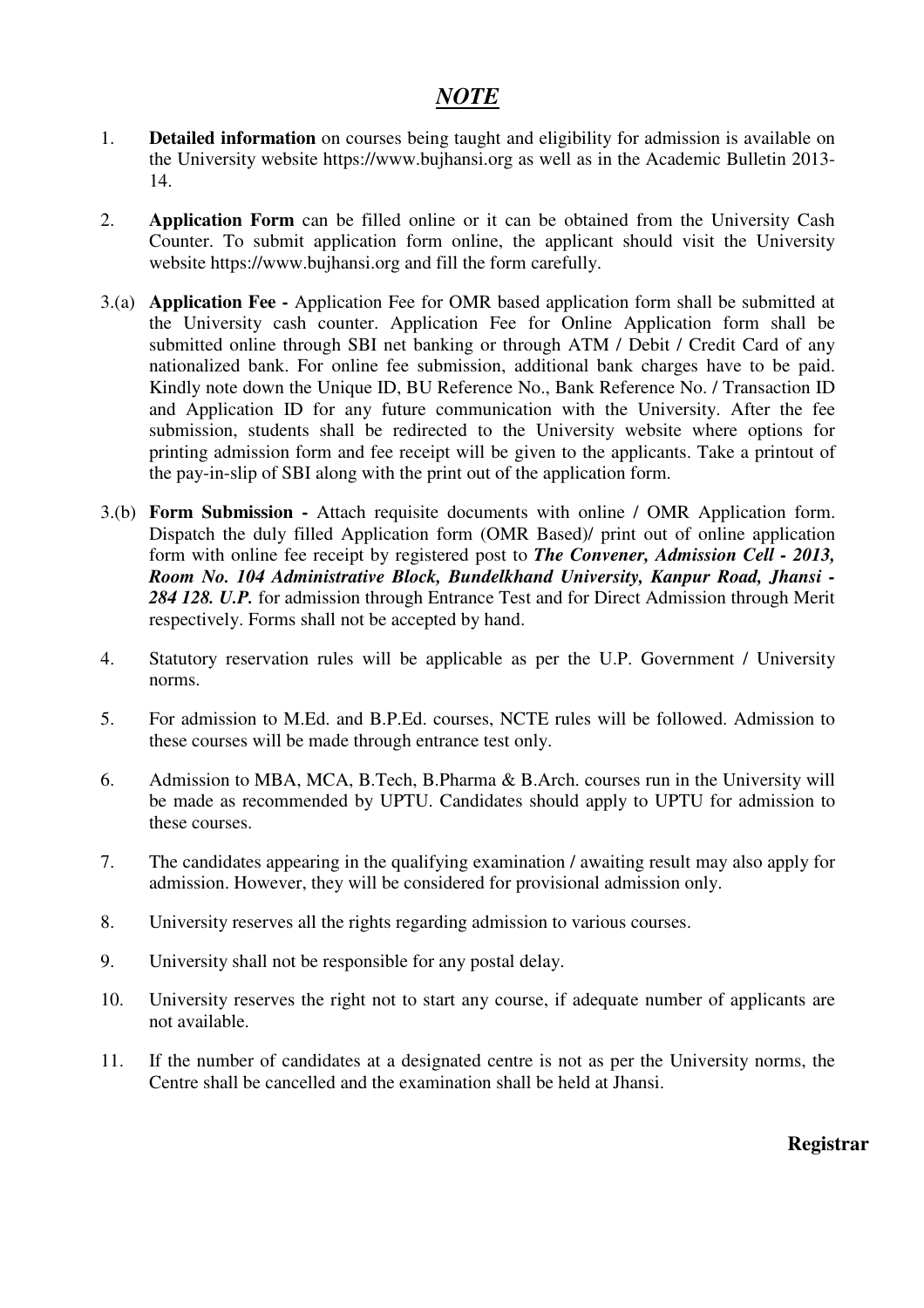**TEST CENTRE CENTRE CODE**<br> **CENTRE CODE**<br> **OO1** 

**JHANSI** 001<br>
LUCKNOW 002 **LUCKNOW 002**<br> **DELHI** 003 **DELHI 003**

| S.No.          | <b>Course Code</b> | <b>Name of the Course for ET</b>             |  |  |
|----------------|--------------------|----------------------------------------------|--|--|
| 1              | 13201              | M.Phil (Botany)                              |  |  |
| 2              | 14201              | M.Phil (Chemistry)                           |  |  |
| 3              | 12201              | M.Phil (Physics)                             |  |  |
| $\overline{4}$ | 15201              | M.Phil (Zoology)                             |  |  |
| 5              | 20001              | M.Phil (Maths)                               |  |  |
| 6              | 51601              | M.Phil (Management)                          |  |  |
| 7              | 56301              | M.Phil (Library & Information Science)       |  |  |
| 8              | 55201              | M.Phil (Education)                           |  |  |
| 9              | 50601              | M.Phil (Economics)                           |  |  |
| 10             | 52401              | M.Phil (Tourism)                             |  |  |
| 11             | 57201              | M.Phil (Social Work)                         |  |  |
| 12             | 22301              | M.Phil (Environmental Science)               |  |  |
| 13             | 57301              | M.Phil (Sociology)                           |  |  |
| 14             | 11201              | M.Sc. (Biochemistry)                         |  |  |
| 15             | 10201              | M.Sc. (Biotechnology)                        |  |  |
| 16             | 16201              | M.Sc. (Microbiology)                         |  |  |
| 17             | 21201              | M.Sc. (Biomedical Science)                   |  |  |
| 18             | 25201              | M.Sc. (Forensic Science)                     |  |  |
| 19             | 17201              | M.Sc. (Food Sc. & Technology)                |  |  |
| 20             | 22101              | M.Sc. (Environmental Science)                |  |  |
| 21             | 12301              | M.Sc. (Electronics)                          |  |  |
| 22             | 13101              | M.Sc. (Botany)                               |  |  |
| 23             | 12101              | M.Sc. (Physics)                              |  |  |
| 24             | 14101              | M.Sc. (Chemistry)                            |  |  |
| 25             | 15101              | M.Sc. (Zoology)                              |  |  |
| 26             | 19701              | M.Sc. (Maths)                                |  |  |
| $27\,$         | 19601              | M.Sc. (Statistics with Computer Programming) |  |  |
| 28             | 21601              | M.Sc. (Ayurveda & Alternate Medicine)        |  |  |
| 29             | 17801              | M.Sc. Ag. (Soil Science & Ag Chemistry)      |  |  |
| 30             | 17901              | M.Sc. Ag (Animal Husbandry & Dairying)       |  |  |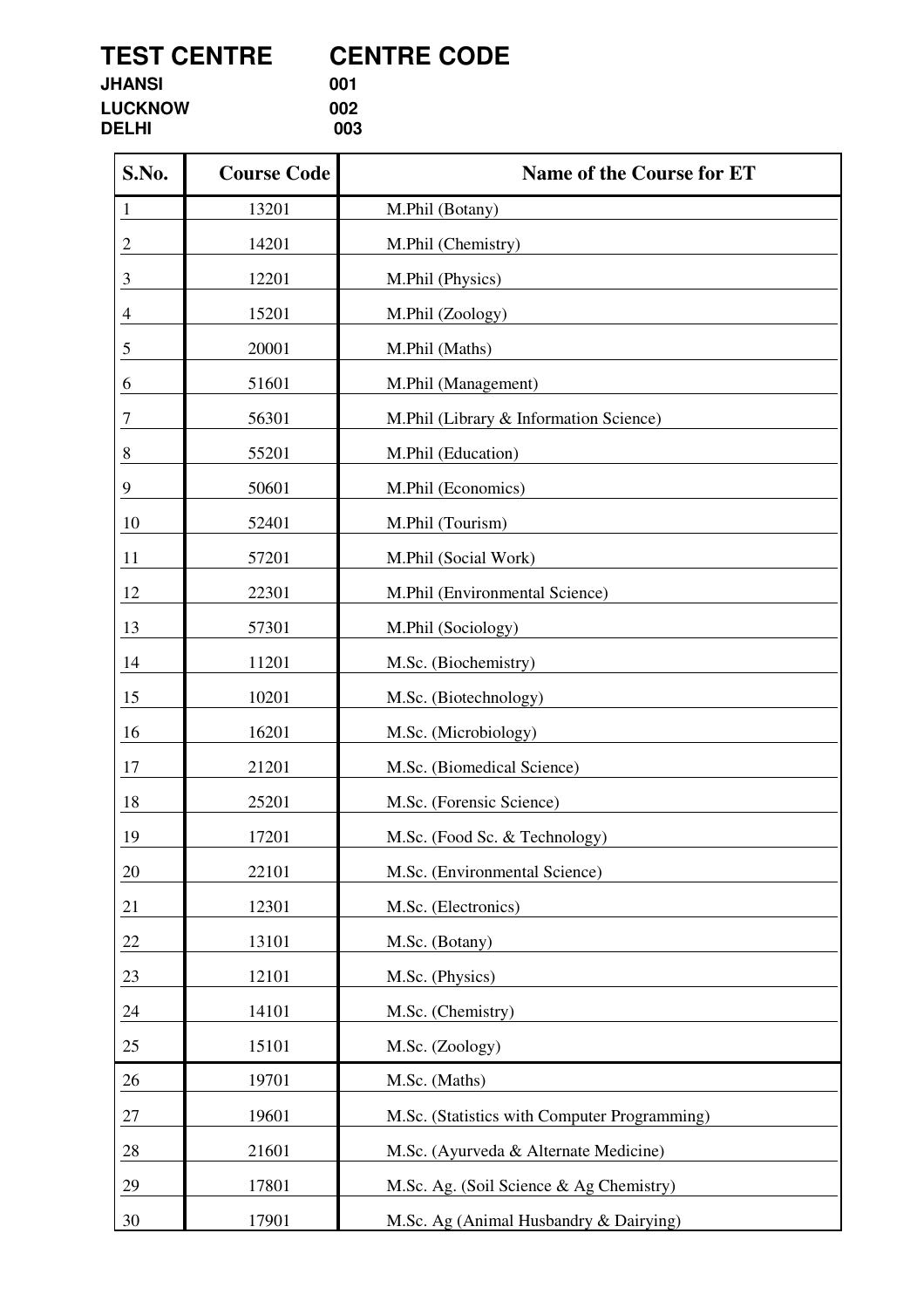| 31 | 18001 | M .Sc. Ag (Agriculture Economics)     |
|----|-------|---------------------------------------|
| 32 | 18201 | M.Sc. Ag. (Genetics & Plant Breeding) |
| 33 | 18301 | M.Sc. Ag. (Seed Technology)           |
| 34 | 18401 | M.Sc. Ag (Agronomy)                   |
| 35 | 18501 | M.Sc. Ag (Agroforestry)               |
| 36 | 18601 | M.Sc. Ag (Extention)                  |
| 37 | 18701 | M.Sc. Ag (Horticulture)               |
| 38 | 18801 | M.Sc. Ag (Plant Pathology)            |
| 39 | 18901 | M.Sc. Ag (Entemology)                 |
| 40 | 52501 | M.B.A. (Tourism)                      |
| 41 | 24301 | M. Pharma (Pharmaceutics)             |
| 42 | 24601 | M. Pharma (Pharmacognosy)             |
| 43 | 80201 | L.L.M.                                |
| 44 | 57101 | M.S.W. (Master of Social Work)        |
| 45 | 10067 | M.Ed.                                 |
| 46 | 54301 | B.P.Ed.                               |
| 47 | 80501 | B.A.L.L.B.                            |
| 48 | 80401 | L.L.B.                                |
| 49 | 52101 | B.H.M.C.T.                            |
| 50 | 24201 | D. Pharma                             |
| 51 | 18101 | B.Sc. (Agriculture Science)           |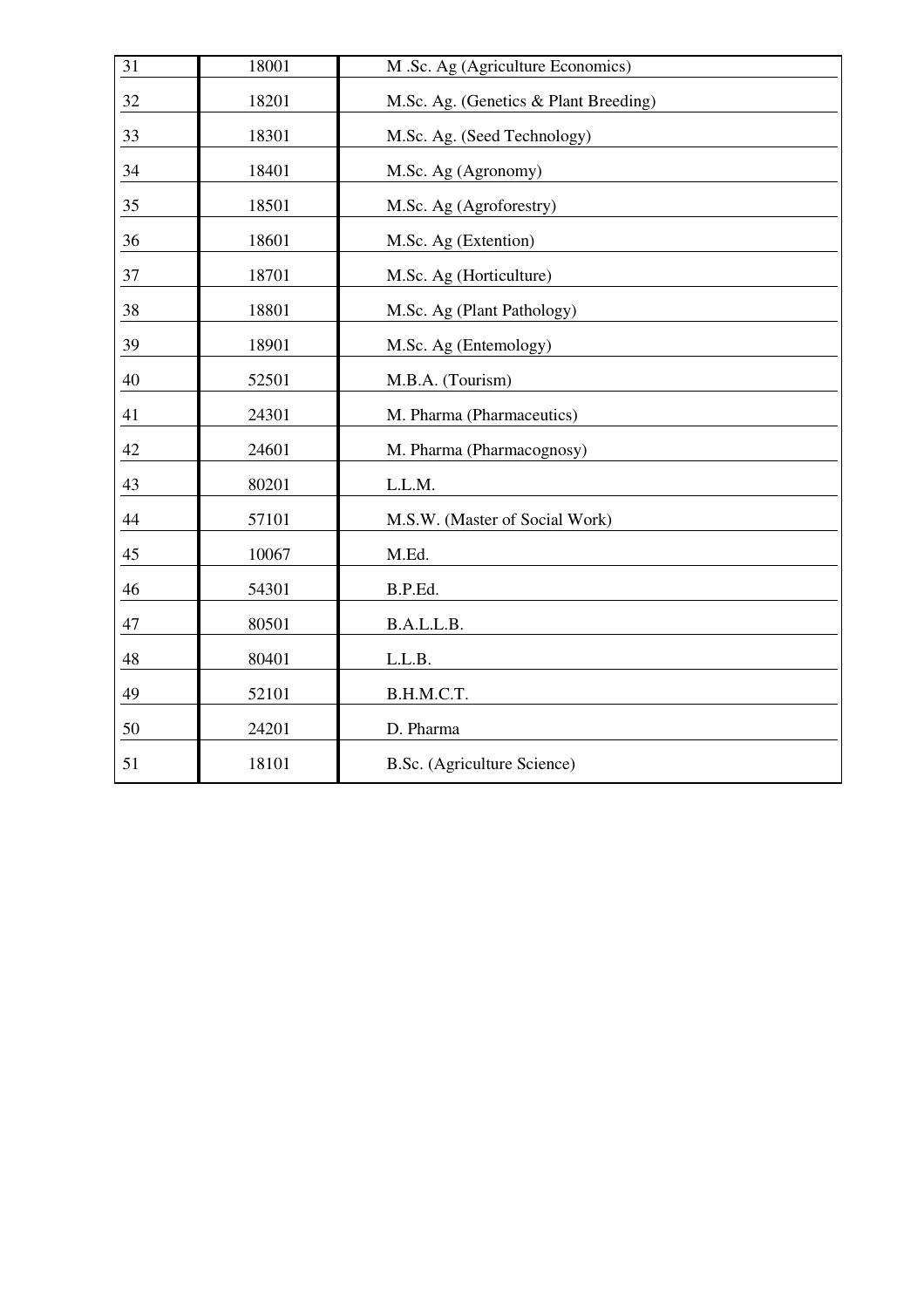| S.No.          | <b>Course Code</b> | <b>Name of the Course for Direct Admission</b>          |  |  |
|----------------|--------------------|---------------------------------------------------------|--|--|
| 1              | 28301              | M.Sc. Home Science (Food & Nutrition)                   |  |  |
| $\mathfrak{2}$ | 28401              | M.Sc. Home Science (Human Development & Family Studies) |  |  |
| 3              | 27301              | M.Sc. (Geology)                                         |  |  |
| 4              | 28201              | M.A. (Home Science)                                     |  |  |
| 5              | 29101              | M.A. (Drawing & Painting)                               |  |  |
| 6              | 50801              | M.A.E. (Applied Economics)                              |  |  |
| 7              | 53201              | M.A. (Mass Communication & Journalism`)                 |  |  |
| 8              | 17401              | M.A. (Applied Sociology)                                |  |  |
| 9              | 50401              | M.F.C. (Master of Finance and control)                  |  |  |
| 10             | 50901              | M.B.E. (Master of Business Economics)                   |  |  |
| 11             | 56201              | M.Lib. & Information Science                            |  |  |
| 12             | 25401              | B.Sc. (Hons.) Forensic Science                          |  |  |
| 13             | 21101              | B.Sc. (Hons.) Biomedical Science                        |  |  |
| 14             | 17101              | B.Sc. (Hons.) Food Science & Technology                 |  |  |
| 15             | 11301              | B.Sc. (Hons.) Biochemistry                              |  |  |
| 16             | 10101              | B.Sc. (Hons.) Biotechnology                             |  |  |
| 17             | 16101              | B.Sc. (Hons.) Microbiology                              |  |  |
| 18             | 27501              | B.Sc. (Hons.) Geology                                   |  |  |
| 19             | 20201              | B.Sc. (Maths, Stats & C.Sc.)                            |  |  |
| 20             | 10001              | B.Sc. Maths Group (P.C.M.)                              |  |  |
| 21             | 10002              | B.Sc. Bio Group (Z.C.B.)                                |  |  |
| 23             | 28101              | B.Sc. (Home Science)                                    |  |  |
| 24             | 58201              | B.F.A. (Bachelor of Fine Arts)                          |  |  |
| 25             | 53101              | B.A. (Mass Communication & Journalism)                  |  |  |
| 26             | 50101              | B.Com. (Hons.)                                          |  |  |
| 27             | 26101              | B.P.T. (Bachelor of Physiotherapy)                      |  |  |
| 28             | 54101              | B.P.E. (Bachelor of Physical Education)                 |  |  |
| 29             | 52201              | B.T.A. (Bachelor of Tourism Administration)             |  |  |
| 30             | 55301              | B.El.Ed. (Bachelor of Elementary Education)             |  |  |
| 31             | 56101              | B.Lib. & Information Science                            |  |  |
| 32             | 51101              | B.B.A. (Bachelor of Business Administration)            |  |  |
| 33             | 19301              | B.C.A. (Bachelor of Computer Applications)              |  |  |
| 34             | 21701              | Advanced PG Diploma in Food Microbial Technology        |  |  |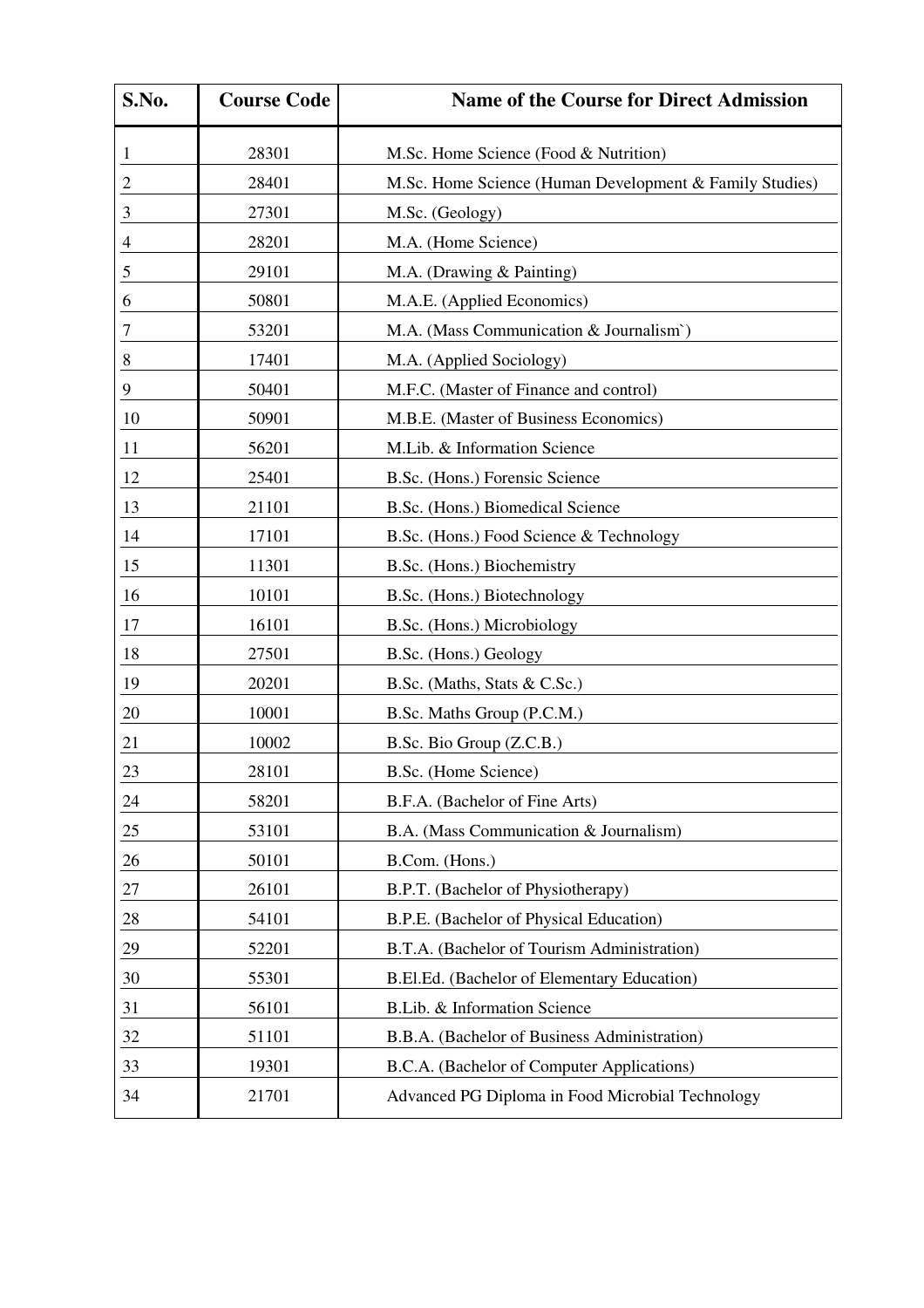# COURSE COMMON IN CAMPUS AND AFFILIATED COLLEGES:

Following Courses are offered in the main campus as well as in the affiliated Colleges. Name of the college/Institution, Study programme and number of seats are indicated\*. University shall conduct entrance test for all seats and candidates shall be invited for option of the institution, according to the merit/entrance test.

| S.No.                       | <b>Name of College/Institute</b>                                           | Course (s) Offered                                                                                                                                                                                                 |
|-----------------------------|----------------------------------------------------------------------------|--------------------------------------------------------------------------------------------------------------------------------------------------------------------------------------------------------------------|
| $\mathbf{1}$                | Bundelkhand Degree College, Jhansi                                         | L.L.B. (3 Years Degree Program)                                                                                                                                                                                    |
| $\overline{2}$              | Bipin Behari College, Jhansi                                               | M.Sc. Physics<br>M.Sc. Chemistry<br>M.Sc. Botany<br>M.Sc. Zoology                                                                                                                                                  |
| $\overline{\mathbf{3}}$     | D.V. College, Orai                                                         | M.Sc. Maths (SFS)<br>M.Sc. Chemistry<br>M.Sc. Botany (SFS)<br>M.Sc. Zoology (SFS)<br>M.Ed.                                                                                                                         |
| $\overline{\mathbf{4}}$     | Government College, Hamirpur                                               | M.Sc. Physics<br>M.Sc. Chemistry<br>M.Sc. Botany<br>M.Sc. Zoology                                                                                                                                                  |
| 5                           | Attara Mahavidyalay, Attara                                                | M.Sc. Physics<br>M.Sc. Chemistry<br>M.Sc. Botany (SFS)<br>M.Sc. Maths<br>M.Ed.<br><b>B.Sc.</b> (Ag.)                                                                                                               |
| 6                           | B.N.V. College, Rath                                                       | M.Sc. (Ag.) (Economics)<br>M.Sc. (Ag.) (Agronomy)<br>M.Sc. (Ag.) (AH & Dairying)<br>M.Sc. (Ag.)(Genetics & Plant Breeding)<br>M.Sc. (Ag.) (Plant Pathology) (SFS)<br>M.Sc. (Ag.) (Entomology) (SFS)<br>B.Sc. (Ag.) |
| $\overline{7}$              | Zila Praishad Agriculture College, Banda                                   | <b>B.Sc.</b> (Ag.)                                                                                                                                                                                                 |
| 8                           | Nehru Mahavidyalay, Lalitpur                                               | B.Sc. (Ag.)<br>M.Sc. (Ag.) (Soil Sc. & Ag. Chemistry)<br>(SFS)                                                                                                                                                     |
| 9                           | Chandra Shekhar Azad College, Jhansi                                       | <b>B.Lib Information Science</b><br>B.C.A.<br>M.Lib. Information Science                                                                                                                                           |
| 10                          | Bansidhar Mahavidyalay, Orai                                               | B.El.Ed.<br>B.P.Ed.<br>M.Ed.                                                                                                                                                                                       |
| $\mathbf n$                 | Dr. B.R. Amdedkar Law Mahavidyalay, Girwan (Orai)                          | L.L.B. (3 Years Degree Program)                                                                                                                                                                                    |
| 12                          | Bundelkhand Vidhi College, Orai                                            | L.L.B. (3 Years Degree Program)                                                                                                                                                                                    |
| 13                          | Eklavya Degree College, Banda                                              | B.P.Ed.                                                                                                                                                                                                            |
| 14                          | Smt. Amrit Kauyar Mahavidyalay Atarakala, Jalaun                           | B.P.Ed.                                                                                                                                                                                                            |
| 15                          | Sai Law Degree College, Mahoba                                             | L.L.B. (3 Years Degree Program)                                                                                                                                                                                    |
| 16                          | Pt. J.L.N. Degree College, Banda                                           | M.Sc. Chemistry<br>M.Sc. Physics<br>M.Sc. Botany<br>M.Sc. Maths                                                                                                                                                    |
| 17                          | S.R. College of Professional Studies, Ambabai Jhansi                       | B.Sc. (Biotechnology)<br>B.B.A.                                                                                                                                                                                    |
| 18                          | Gandhi Degree College, Ambabai, Jhansi                                     | B.C.A.                                                                                                                                                                                                             |
| 19                          | Jai Bundelkhand Institute for Sc. Edu. Magt. & Technology<br>Babina Jhansi | B.B.A                                                                                                                                                                                                              |
| $\boldsymbol{\mathfrak{D}}$ | Gautam Budh College of Education Nagra Jalaun                              | B.B.A.<br>B.C.A.                                                                                                                                                                                                   |

#### **\*Final List will be displayed at the time of Counselling**

NOTE : Courses not mentioned in the above table are offered only in the main campus of the university.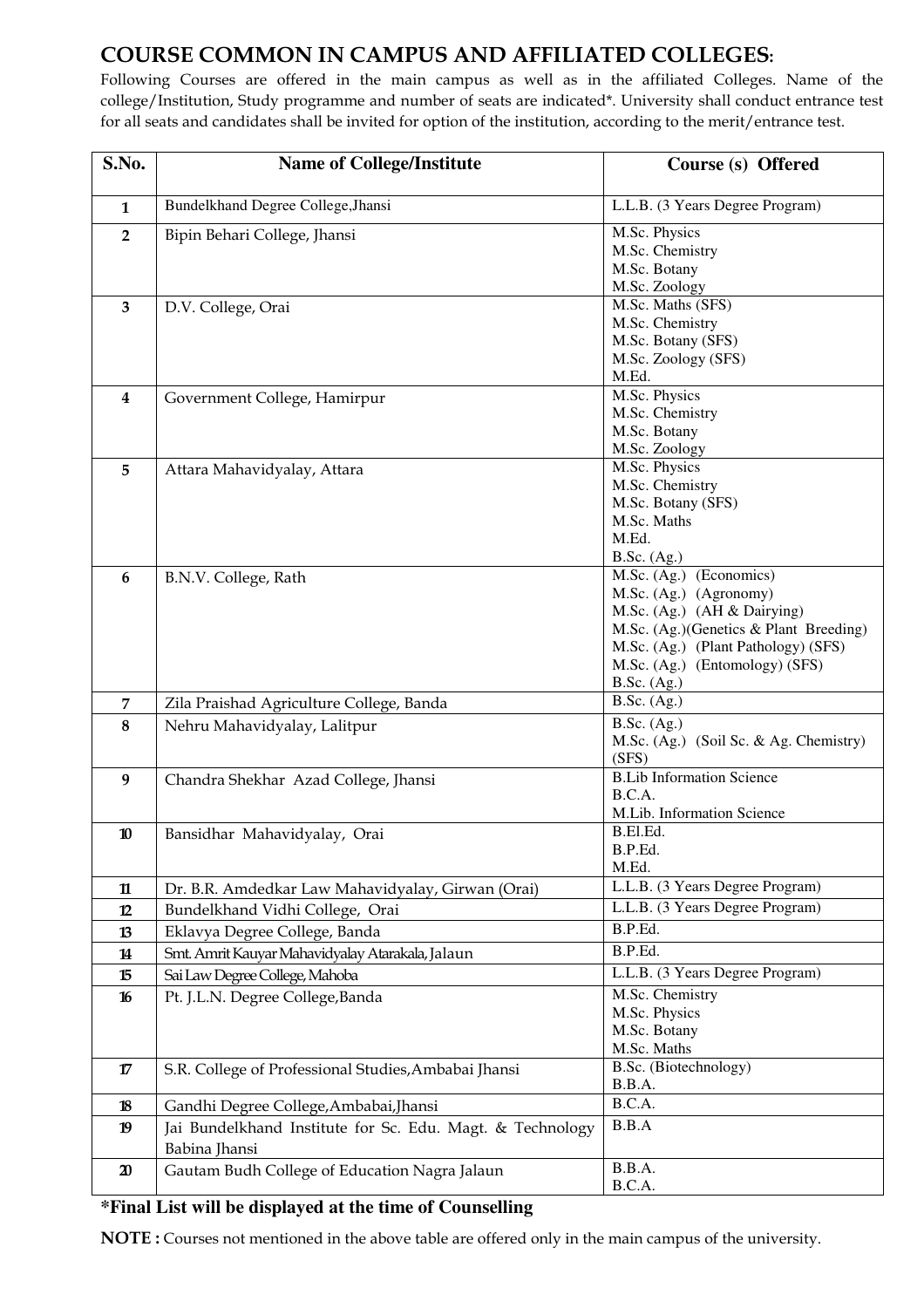